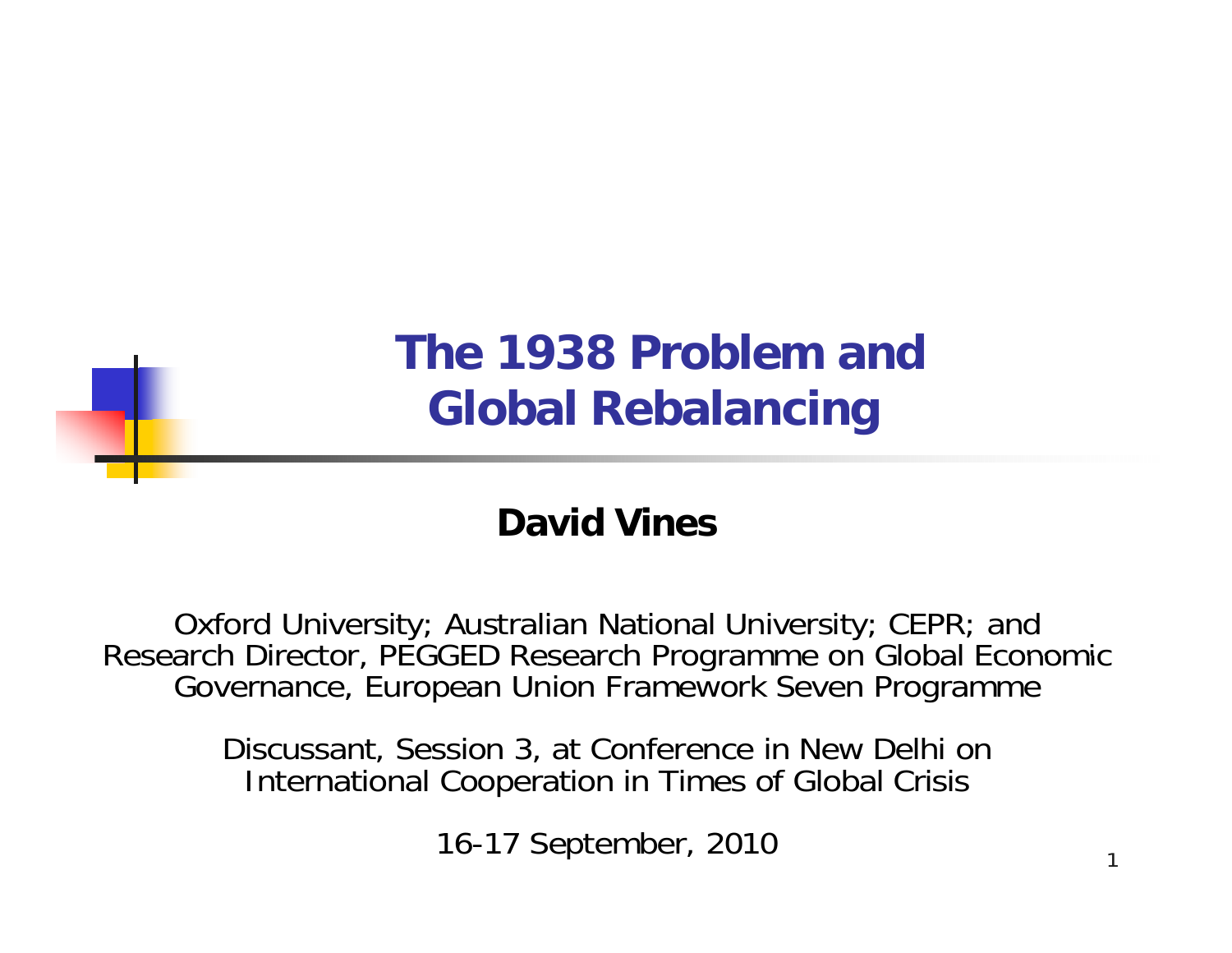### Two Problems, Not One

- П **The papers in Session 3 consider global rebalancing.** 
	- As is well known, two things are necessary for this:
		- **Changes in** *relative* **absorption between deficit and surplus countries**
		- Changes in *relative* prices
- But the world also needs satisfactory global growth
	- ▉ At the London summit in April 2009 the world's leaders promised not to repeat the mistakes of the 1930s.
		- But the policy has involved very large increases in public debt
	- **Demployment in the US, Europe, and elsewhere remains** disastrously high. To solve this requires a sustained recovery.
	- Yet the financial markets, and policymakers, are now focused on reducing public deficits and debt. The temporary stimulus packages are unwinding, and fiscal consolidation is setting in.
- Will attempts to rebalance damage global growth?
	- $\textsf{\textbf{-} In}$  particular, will fiscal consolidation put growth at risk, as in 1938?  $\textsf{\textbf{1}}$ П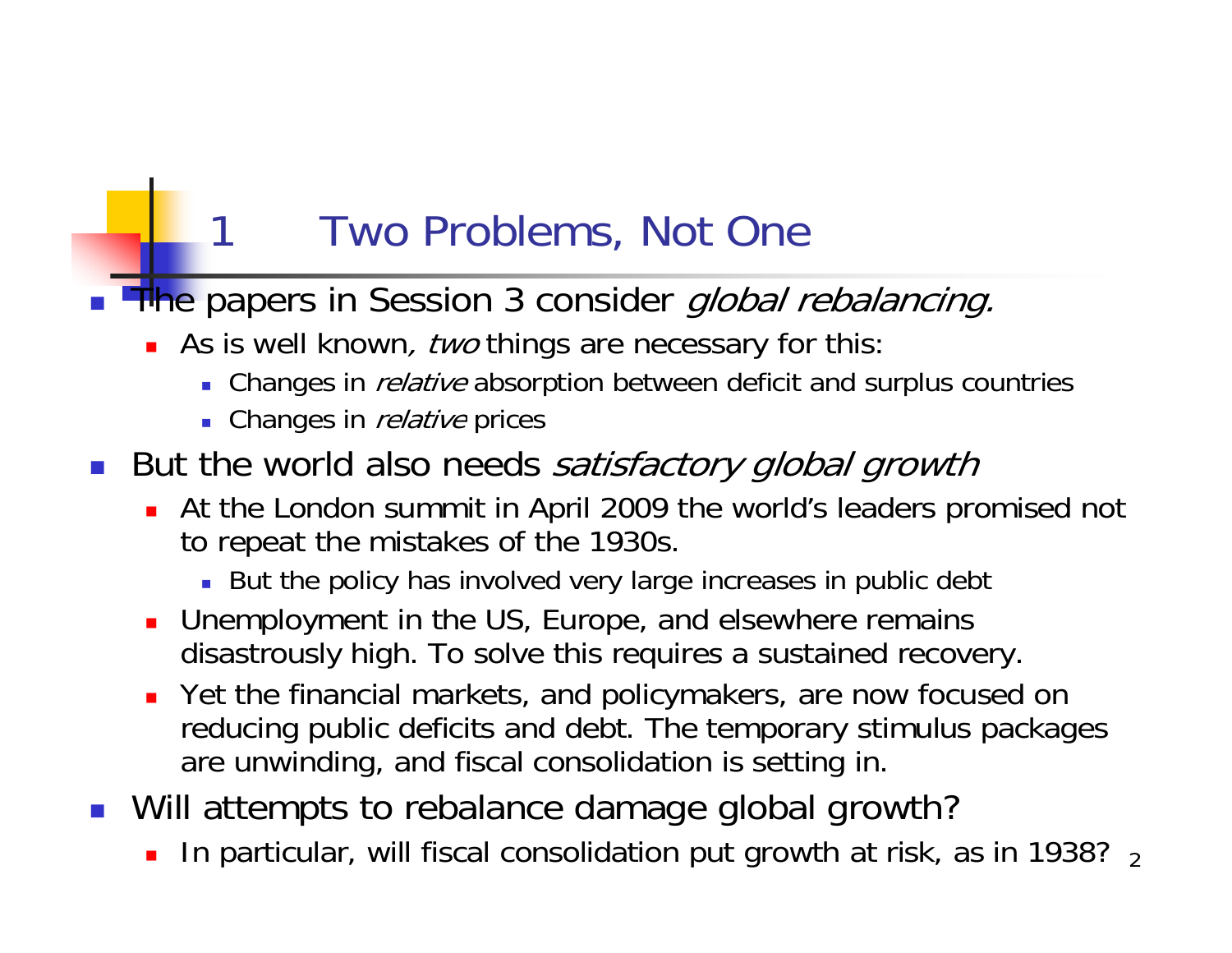- $\mathbb{R}^2$ Paul Krugman set out a clear version of his double-dip worries in the New York Times 2 on 5 September. See his "1938 in 2010"
	- □ These worries have been echoed by Roubini
- $\mathcal{L}_{\mathcal{A}}$ ■ Nevertheless projections of the recovery – eg by the National Institute in London - are for global growth of 4.8% in 2010 rather than for double-dip
	- $\blacksquare$ fuelled by East Asia with Chinese growth at 10.6 percent
	- □ although growth in the US will be only 3.1 percent
	- □ and that in the Europe area of 1.8 percent
- $\mathcal{L}_{\rm eff}$  It is true that world output regained pre-crisis levels in 2009 Q4
	- ٠ But in the US this was only reached in 2010Q2
	- □ In the UK and Germany it will not reached until 2012
	- □ In Japan and Italy it will not be reached until 2013
- $\mathcal{L}_{\mathrm{eff}}$  Thus, on this forecast, even if no double dip, demand for labour in OECD countries will remain way below trend
	- □ unemployment in OECD countries is now a massive social issue
		- **.** cf interview with Blanchard on IMF's projections on September 9
- $\mathbb{R}^2$  And there are risks to even this modest recovery – see overleaf
	- □ Fiscal consolidation compounds these risks – <sup>a</sup>'global 1938 problem'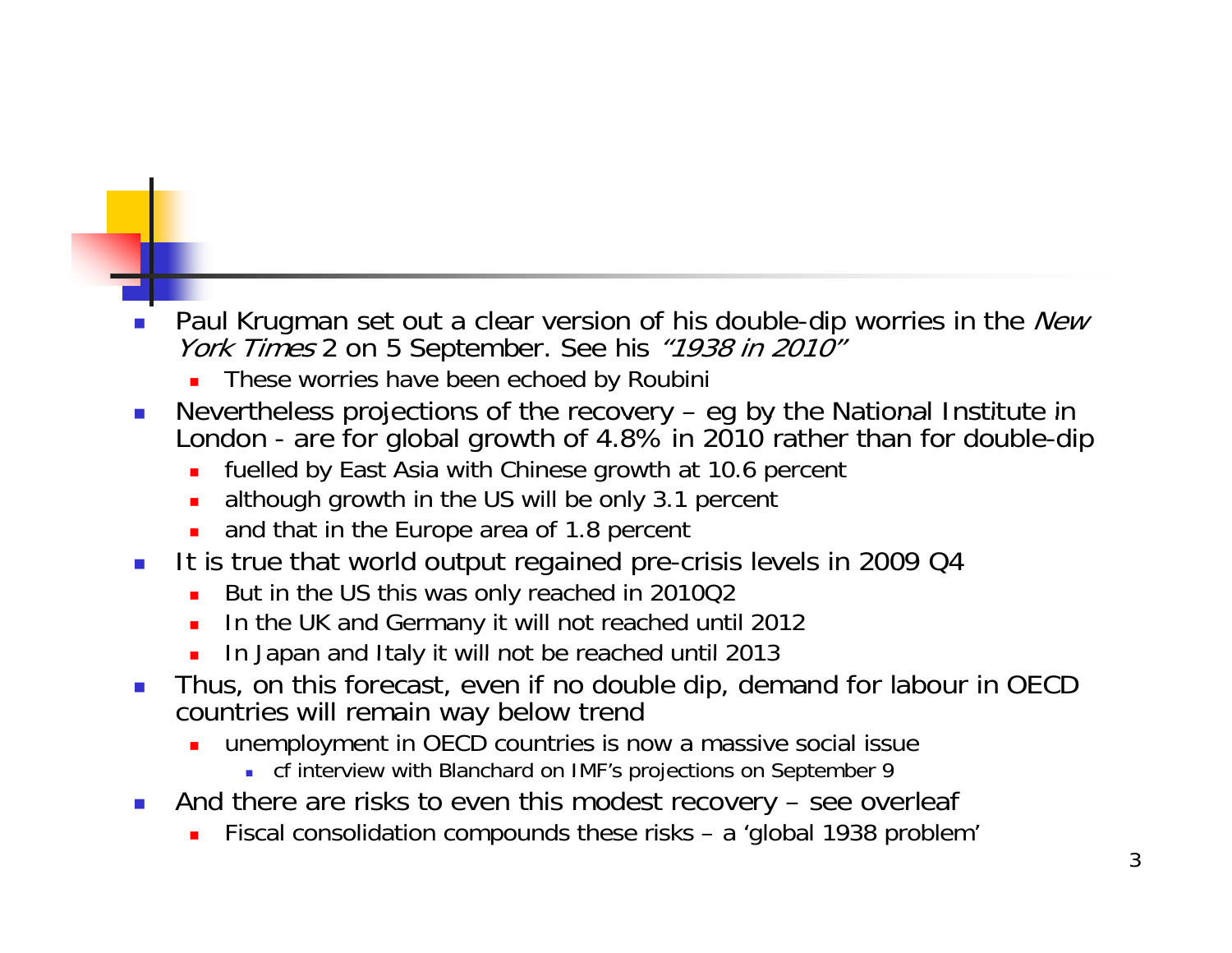# Risks to Growth: The Global  $\sim$ 'Adding Up' problem

### Within the OFCD

2

ò.

- □ Private sector continues to repair balance sheets & private demand in 'short supply'
	- True for US, Japan and for some of Europe (ex Germany)
	- In Germany low private sector demand arises for other reasons
- ä, Financial sector acts to restrain private sector demand
	- a. Continues to deleverage by means of large markup on loans
	- Balance Sheet risks to German and French banks
	- Additional effects on growth of Basel III
- □ In Europe there is a particular adjustment risk – see below
- □ All of these regions therefore relying on export-led growth
- $\mathcal{L}_{\mathcal{A}}$  Within emerging markets
	- $\blacksquare$  Caution about Chinese rebalancing expressed by Yiping Huang and Bijan Wang
		- This caution echoes concerns expressed by YuYong Ding
		- ä, Simulations by Milesi-Ferretti suggest Chinese net exports will subtract nearly 1% of world GDP from the level of demand facing other countries
- $\overline{\phantom{a}}$  There is a risk that recovery in global trade growth will slow
	- □ Up till now there has been a significant inventory rebuilding
	- Continued rapid growth will now depend on rapid growth in demand for imports Ō. coming from overall growth in private sector demand
- $\mathcal{L}_{\mathcal{A}}$ There is thus a significant risk of a global 'adding up problem'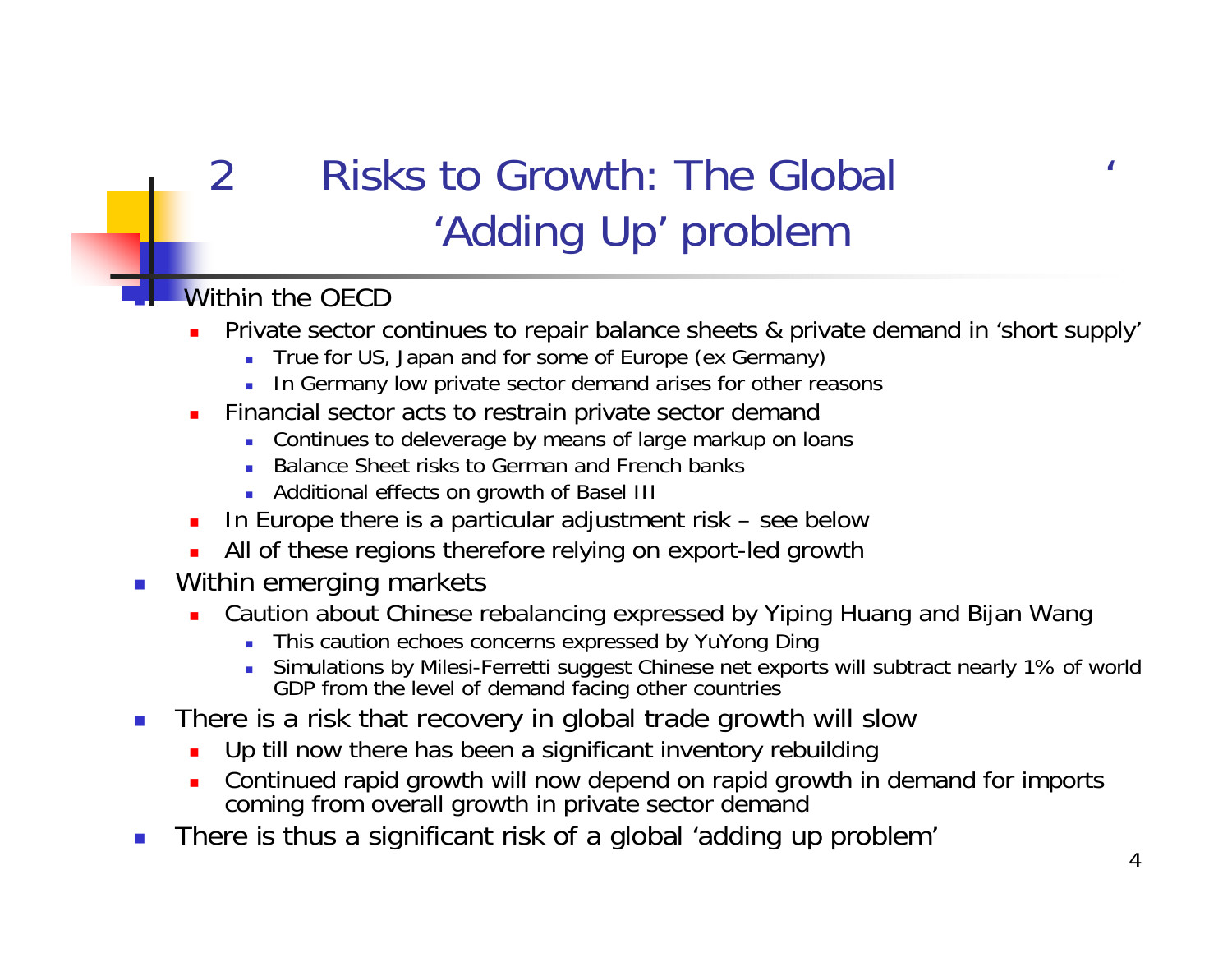## 3 Risks coming from Europe

- П Within EMU, the GIPS are in difficulty but at the same time<br>Germany is excessively competitive – it has an expected current account surplus of \$187b. The way forward requires:
	- **u** cuts of absorption in Greece, and elsewhere in the GIPS, coupled with expansion of absorption in Germany, and
	- below average inflation in Greece, and elsewhere, for a long time, coupled with above average inflation in Germany.
- **The trouble is that** 
	- Adjustment in Greece and Spain Ireland and Portugal is extremely difficult.
		- **Will the ESF be robust enough to assist with and manage** these processes?
	- Germany will resist the second, 'coupled-with', part of both of these actions.
		- **Will Europe and/or the world be able to deal** macroeconomically with this German resistance?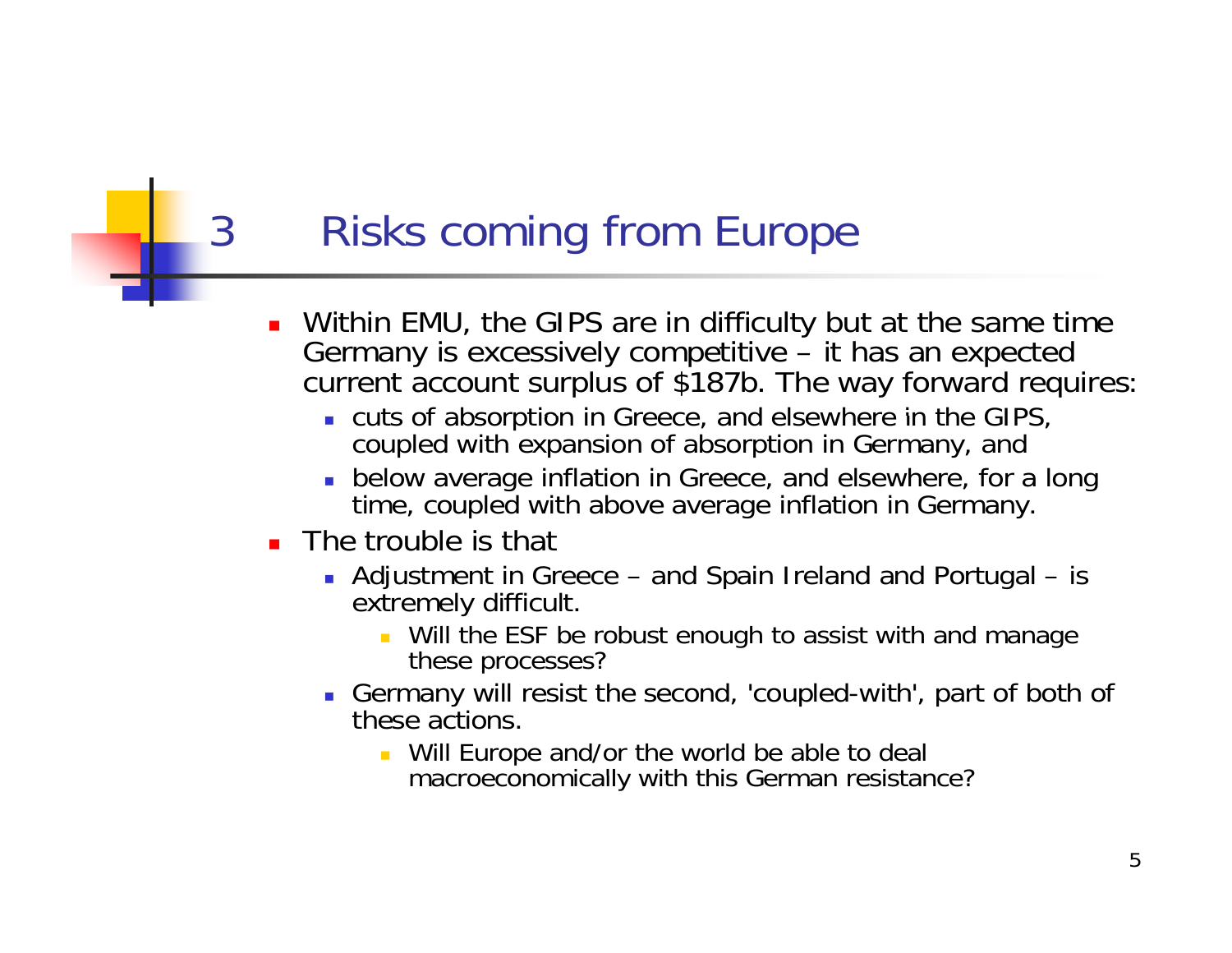### Greece

- H The rescue means that Greece will not need to borrow again from private markets for three years.
	- ▉ The intention is that debt be serviced, and, over the longer term, repaid
	- П The Greek programme requires <sup>a</sup> great deal of Austerity
	- ▉ Recovery needs to come from Greece becoming more competitive and achieving export-led growth
- H In my view, this will not work
- H Greece cannot devalue
	- ▉ Recovery blocked by a lack of competitiveness
	- Projections of low level of activity
	- **Nith low activity tax revenue will remain low**
- **Fiscal correction requires growth, which this strategy cannot deliver** 
	- П The strategy is likely to run aground politically in the next 18 months
	- ▉ It appears that Greek debt may need to be restructured
	- Markets suspect this which is why risk premia were so high early in ▉ the summer and remain so high now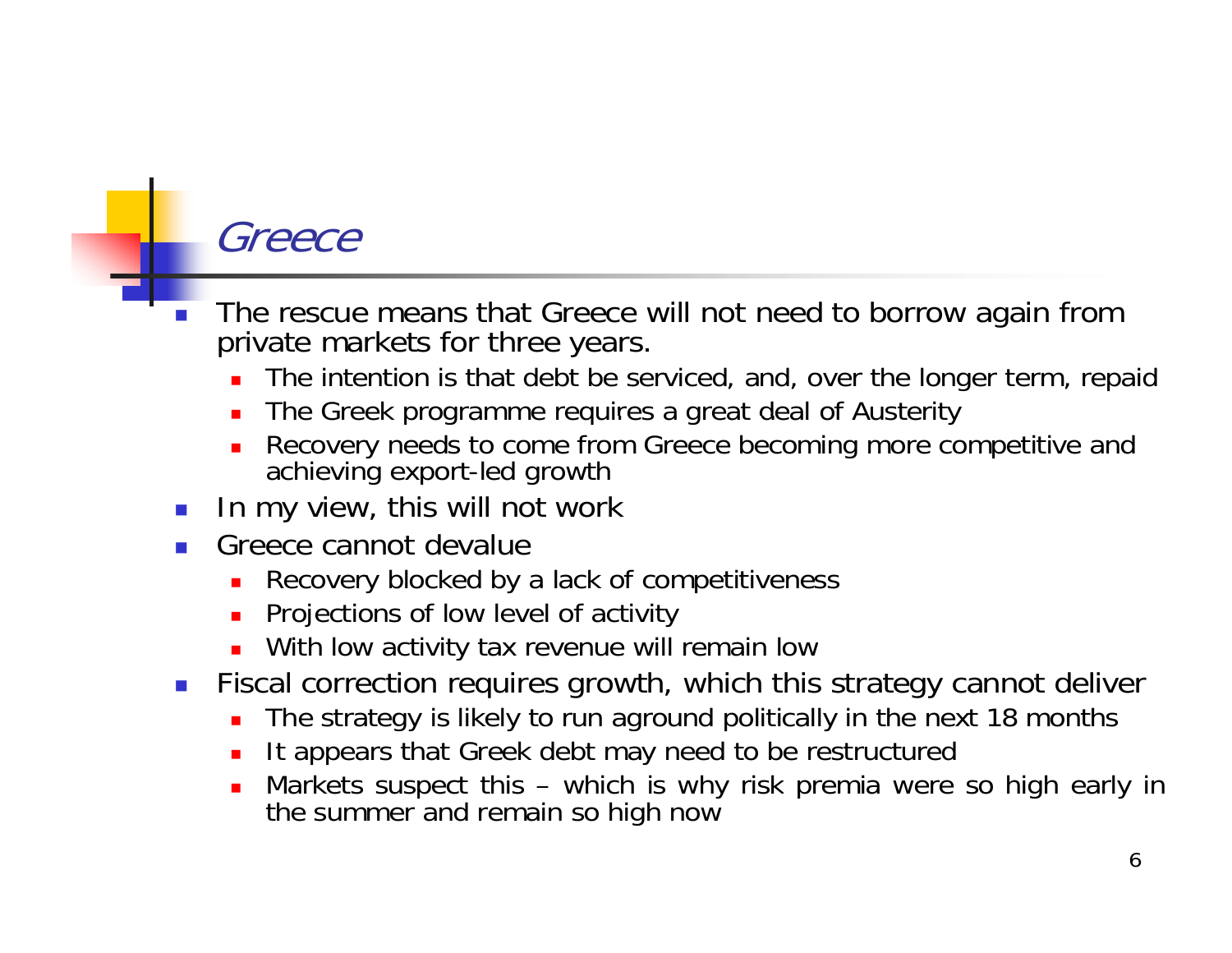#### F. Such a debt haircut is necessary but not sufficient

- ▉ it will not – of itself - restore competitiveness
- ▉ an equivalent of a very large devaluation is needed – perhaps even 30%
- × A general wage-cut needed to bring this about
	- П already happened in the public sector, but much more is needed, there and in the private sector
	- ш **Doing this slowly, in an uncoordinated manner, will create an extended time** in which there are high real interest rates. This will dampen expenditure – worsening outcome
	- ▉ Needs to be *generalised*, and *rapid*, to enable activity to recover quickly
- $\mathcal{L}_{\mathcal{A}}$  Will need to be accompanied by some official policy towards prices
	- ▉ difficult since some activities more import intensive, etc
	- Also requires write-down of *domestic* debts
- $\mathbb{R}^3$ A coordination problem - requires strong political leadership
- $\mathcal{L}_{\mathcal{A}}$ Combination: debt write down and wage cut needed *together*.
	- ▉ can be presented politically as burden sharing
	- At present markets are just waiting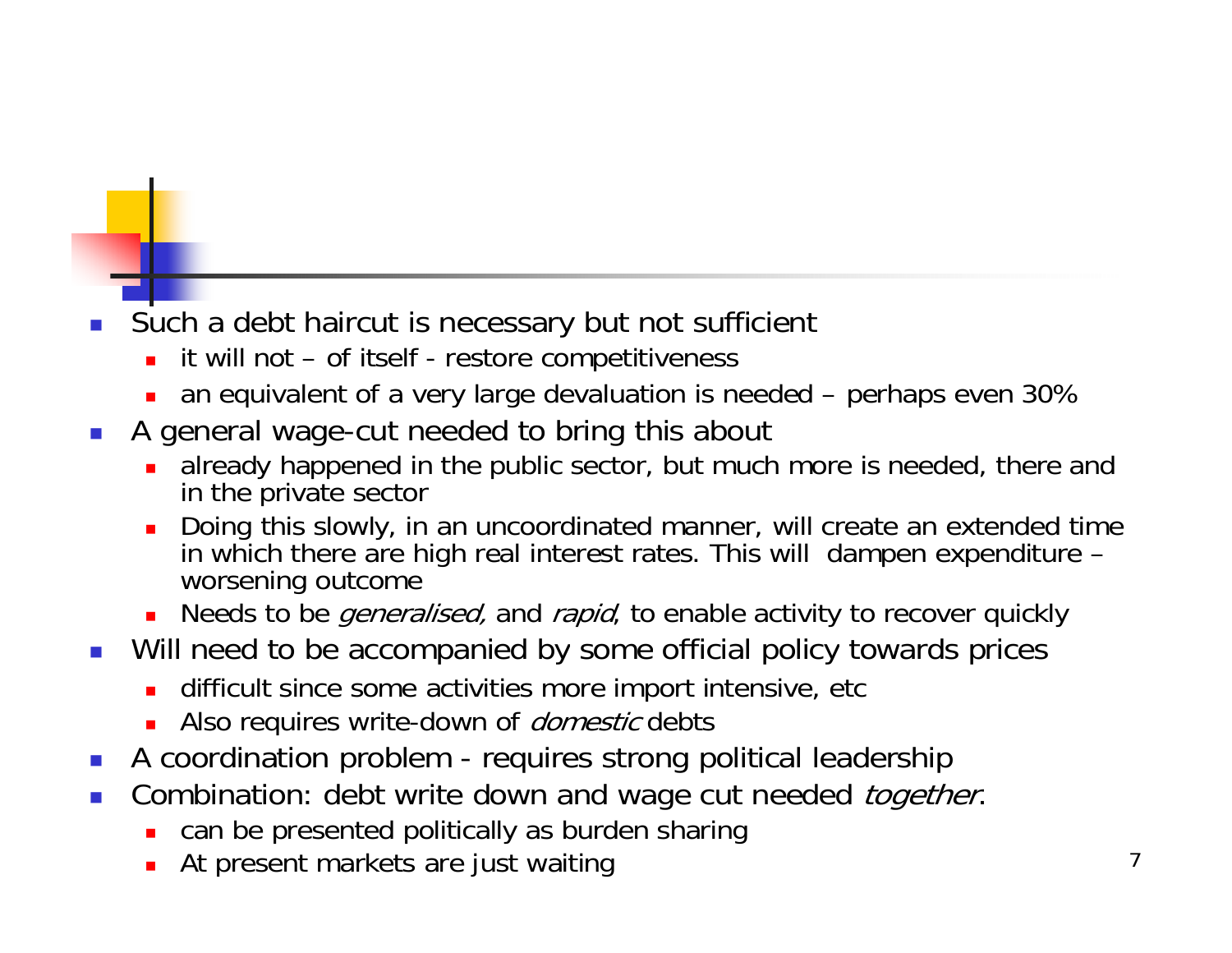### Spain and Portugal and Ireland

- P. Financial markets will need to be robust enough to withstand the Greek haircut.
- $\mathbf{1}$ The contagion effect in the rest of the GIPS countries (i.e. Ireland, Portugal and Spain will need to be handled
	- Ξ The European SPV – the ESF –  $may$  come to be very important in managing this trans-border process
- **Nith SPV, Europe has created the capacity to deal with** forthcoming crises
	- Ξ This may mean that dealing with crises will not need to be delayed – as was the case with Greece – by Angela Merkel and the needs of German politics.
- P. The important question is whether Europe will use this facility wisely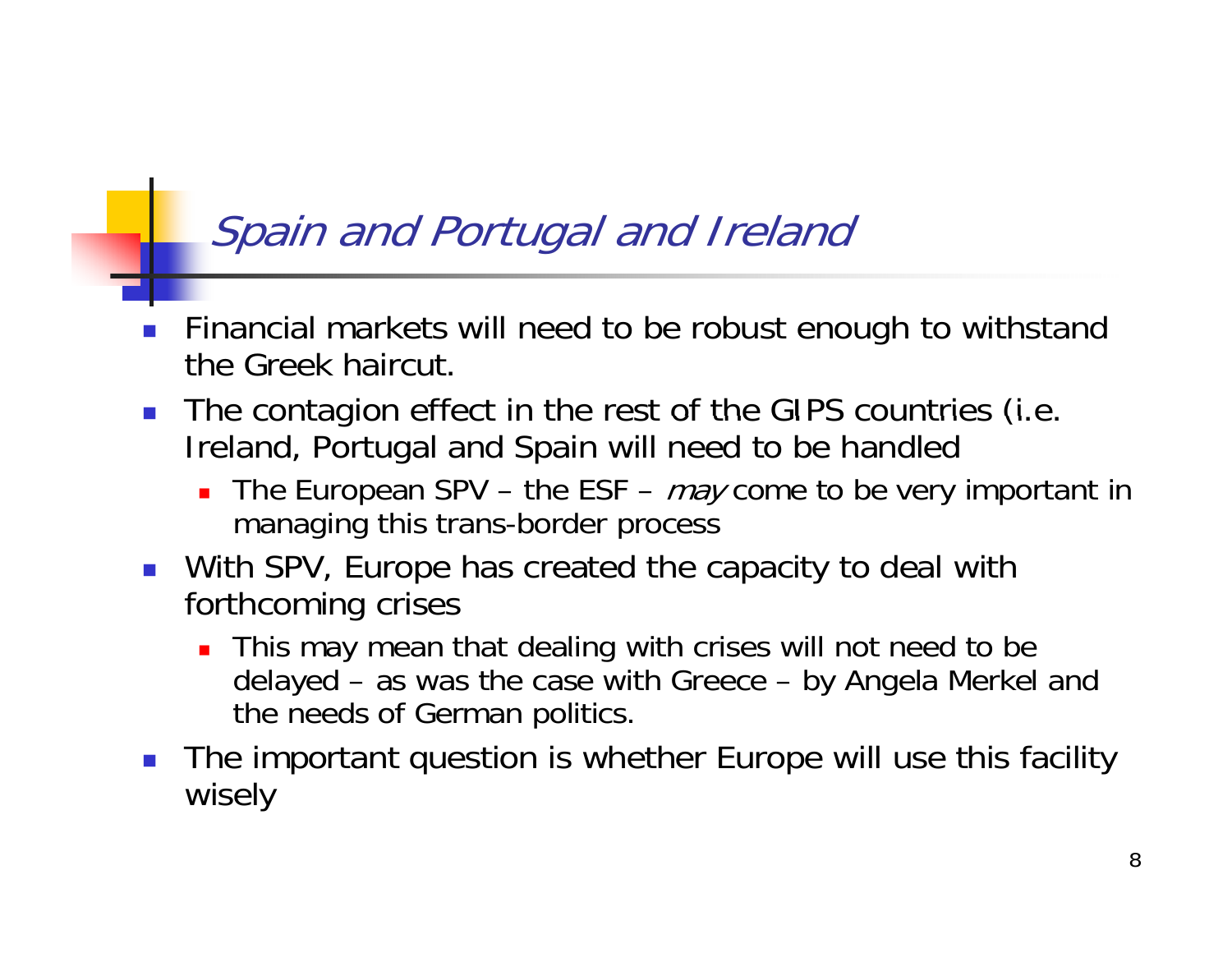# **Germany**

### The Need for Hegemonic Responsibility

- F. Crisis has also revealed systemic difficulties in the non-GIPS countries
- F. Germany has cut costs and prices, taking demand away from other countries
	- П It turns out to be very difficult to belong to a monetary union with Germany
	- A intra-European 'competitiveness strategy' is also a big institution-building task
- × Along with this, Germany has also restricted domestic spending
	- П condemning Eurozone to low demand -
	- unless this demand is taken from rest of world a risk to world like that of China
- $\overline{\mathbb{R}^n}$  This is not systemically responsible behaviour
	- Ō. serious conceptual issue here:
		- Thatcherite 'fiscal responsibility' is possible in a small open economy,
		- but a hegemonic leader has wider macroeconomic responsibilities.
- **Nill Germany be wise enough to lead?** 
	- П Maybe not - possible outcome is a two-currency bloc
		- Germany leads the North and France leads the South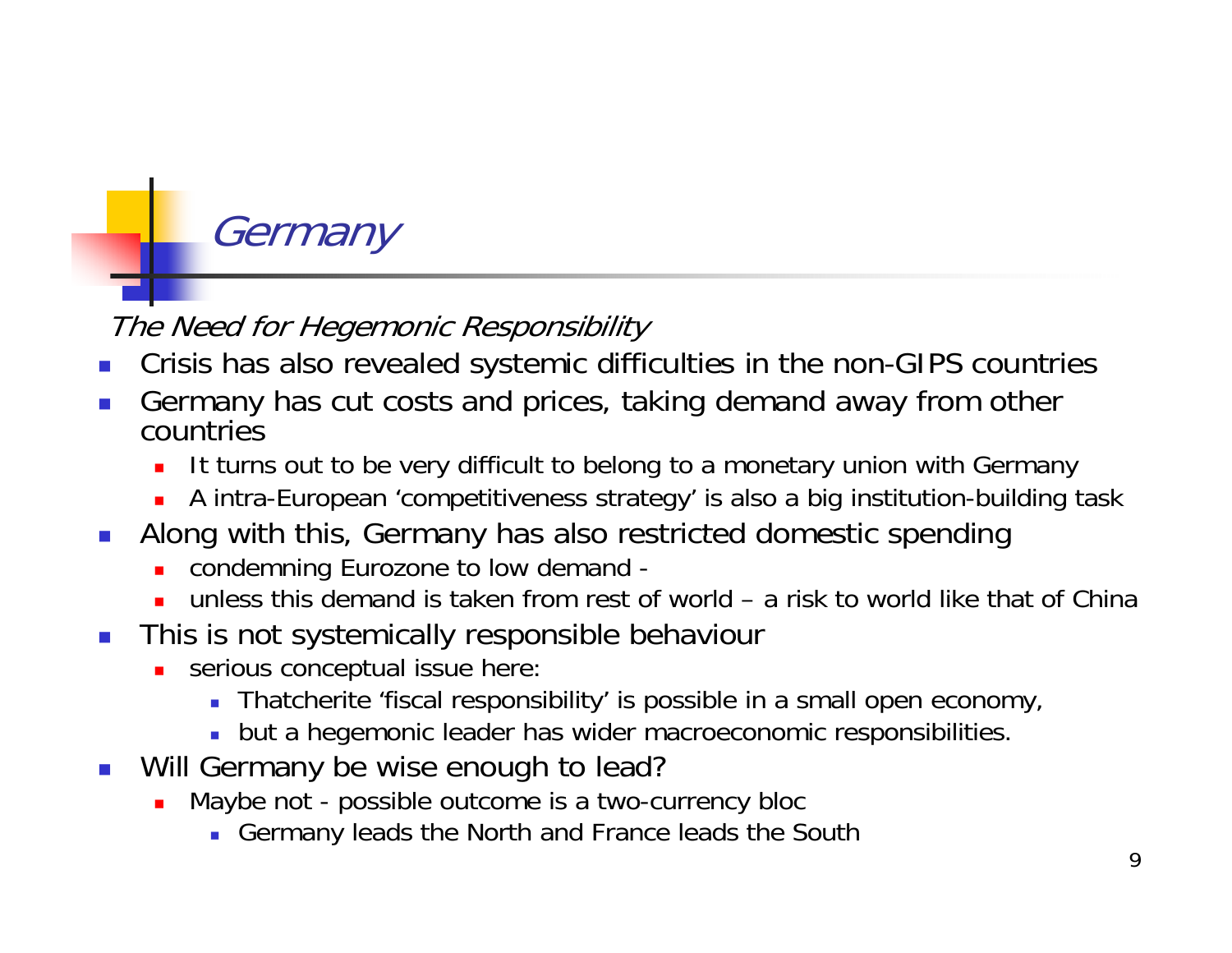#### П The crisis has shown a need to rethink European macroeconomic governance

- a longer term need for 'Federal Intervention' in National Policymaking within FMU
- effectively the construction of a much tighter political union
- ▛ Wolfgang Munchau (FT) 'Eurozone will break up unless there is acceptance of this'.
- **The rules for this intervention will need to more intelligent than the** Stability and Growth Pact
	- **Requires Trust, not Mechanical Rules**
	- **I** sense a reluctance in German policy-making circles
		- to accept the need for 'constrained discretion' of this kind in the weaker members of the union and a continuing wish for fixed rules
- The crisis has also shown a need for Germany to temper its own policy in the needs of the union.
	- **Germany seems reluctant to do this, but there seems to be no** alternative
	- ▛ There are risks here – with global implications 10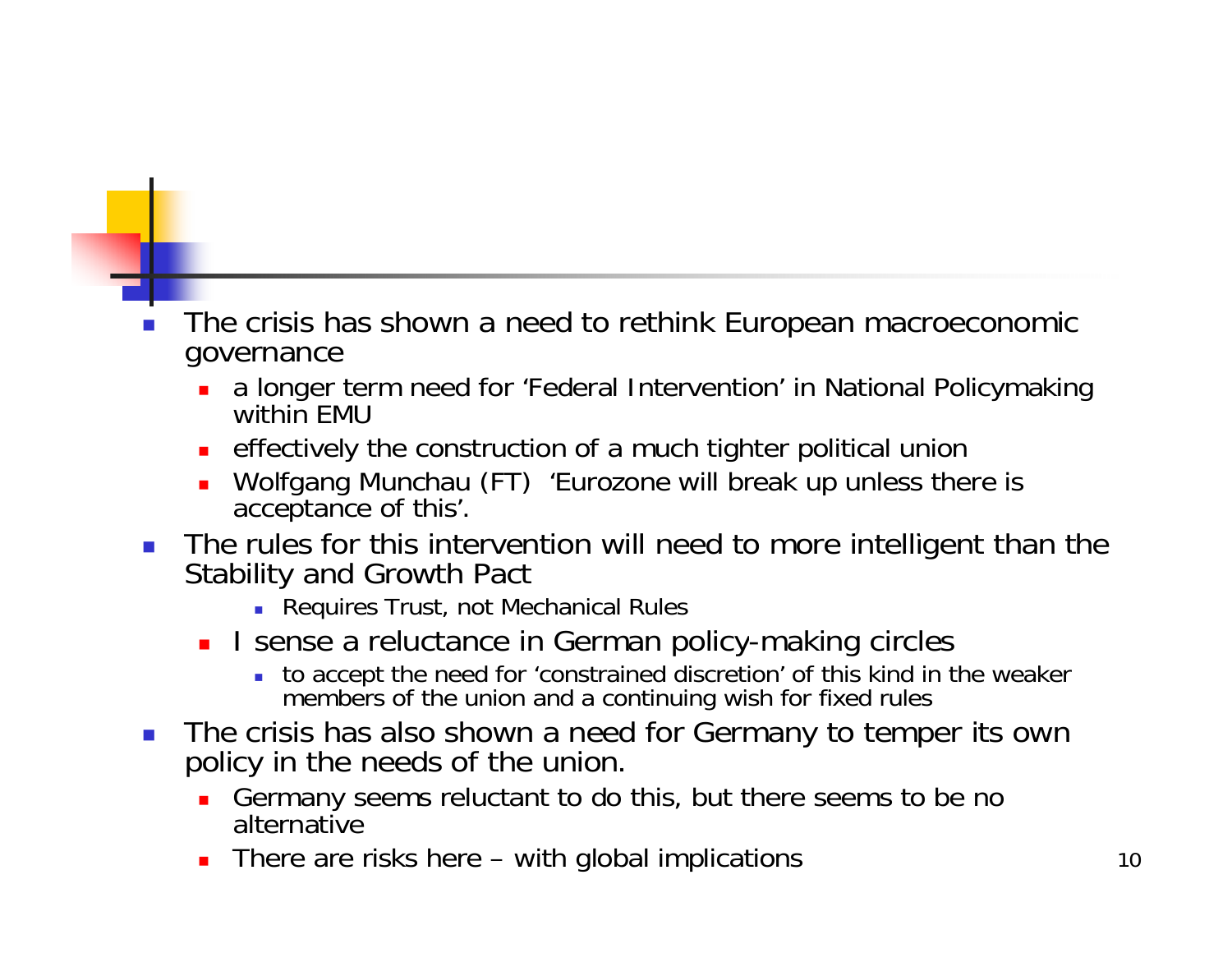# What next? Global Fiscal Consolidation

- П The planned fiscal reductions are large in Europe
	- Г In the UK the plan is for a reduction in demand of 1.6 percent a year, over five years, ie a total of 8 percent of GDP
	- Г In Germany the numbers are small, maybe only 1.4 percent a year but starting from a lower base
	- L In France and Italy the planned consolidations are four or five percent over five years
	- **Much larger cuts in Portugal, Italy, Greece or Spain.**
- M. Japan – a large consolidation is planned
- M. The US

4

- $\blacksquare$ Stimulus package is being withdrawn
	- This is what Krugman was complaining about
- Г But no long-run consolidation package appears yet to be on the table.
- Г **This has significance**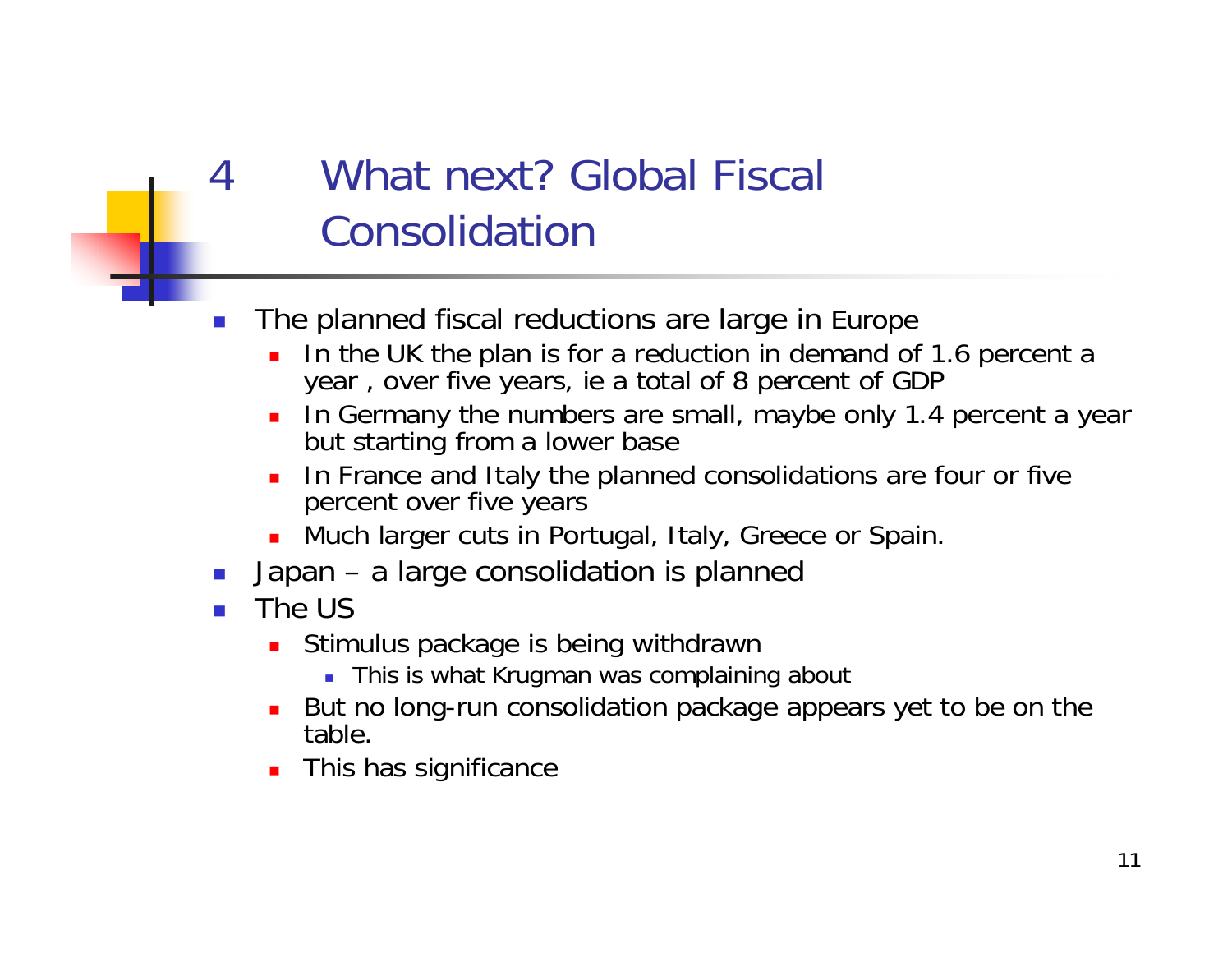### **What is the size of the multiplier?**

- П Even if fiscal cut is permanent so that debt falls, results quoted in the National Institute for July suggest that the number is likely to be close to unity, even if the cut is permanent and so causes debt to fall.
- $\left\lfloor \cdot \right\rfloor$ • Results reported from e.g. the IMF's GIMF model may underplay the negative effects of the consolidation
	- **E** Estimates will be smaller the more forward looking the private sector is assumed to be and so the more the private sector looks forward the resulting future tax
	- П Estimates may include effects of interest rate cuts which follow fiscal consolidation
		- Such cuts will not be possible for some time yet
	- Crucially, many estimates based on assume that currencies depreciate in countries which consolidate, so as to crowd in demand.
		- This cannot happen in all of the US, Europe and Japan at the same time.
		- This is the global adding up problem see over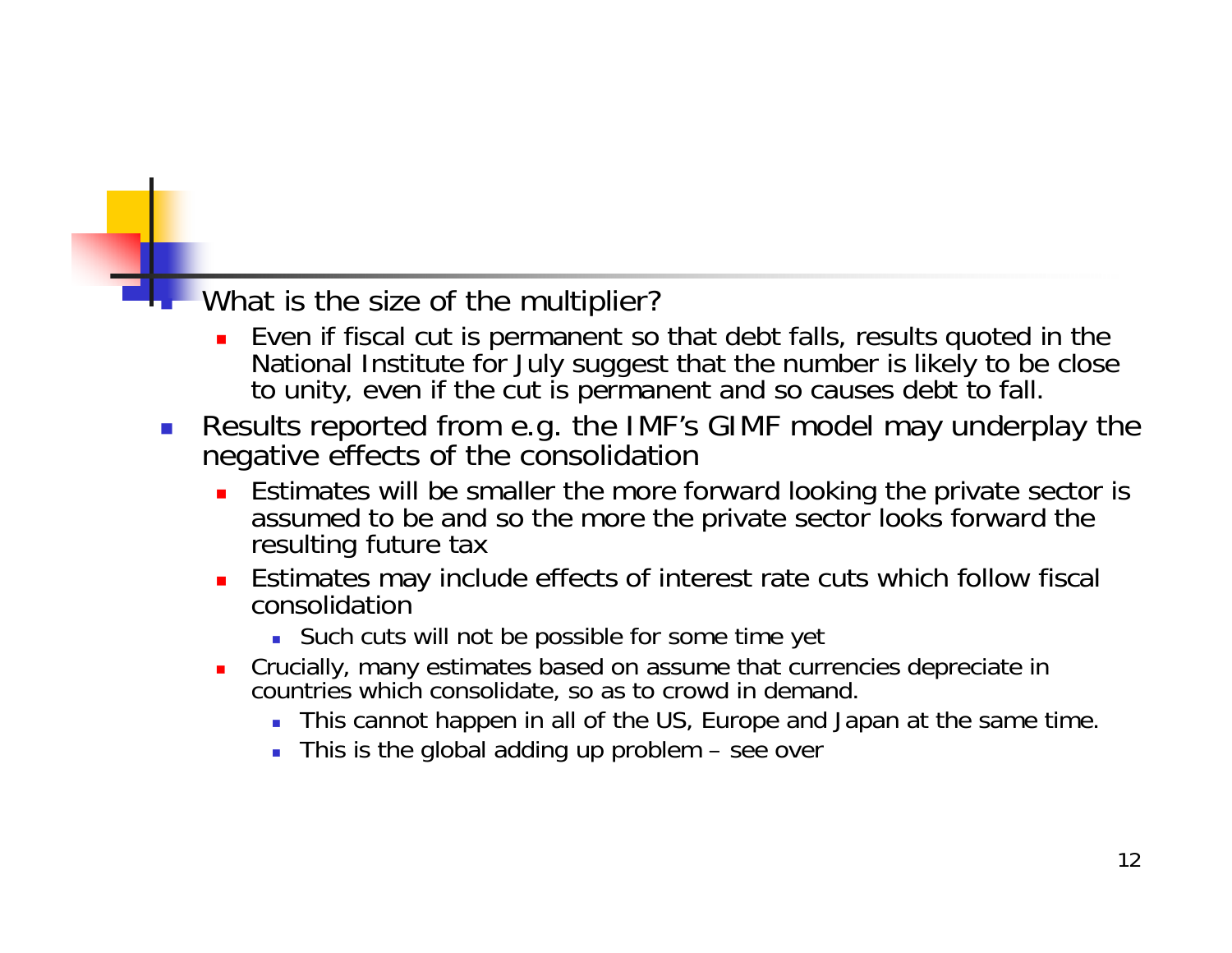# 5 Fiscal Consolidation, Global Adjustment and the Global Adding Up Problem

- F. We have seen that we need:
	- ▉ Global rebalancing.
		- This requires
			- Changes in *relative* absorption between deficit and surplus countries
			- Changes in *relative* prices
	- And satisfactory global growth
		- We have reviewed the prospects for this and have seen that there are risks
- $\overline{\mathcal{A}}$ Fiscal consolidation adds to these risks.
	- ▉ It does not cause not a change in *relative levels of* absorption
	- ▉ Instead it causes a cut in the *absolute* level of global absorption
- $\mathcal{L}_{\mathcal{A}}$ To ensure a satisfactory growth requires demand to grow fast enough, , world-wide, to compensate for the effects of fiscal consolidation.
	- П Otherwise the fiscal consolidation might cause a global adding up problem.
- $\Box$  Thus we should support the Enrique Alberola when he notes that fiscal consolidation is needed for global rebalancing.
	- But it might cause global deflation instead
	- There is a crucial issue of timing to which Blanchard has drawn attention  $\frac{13}{13}$ ▉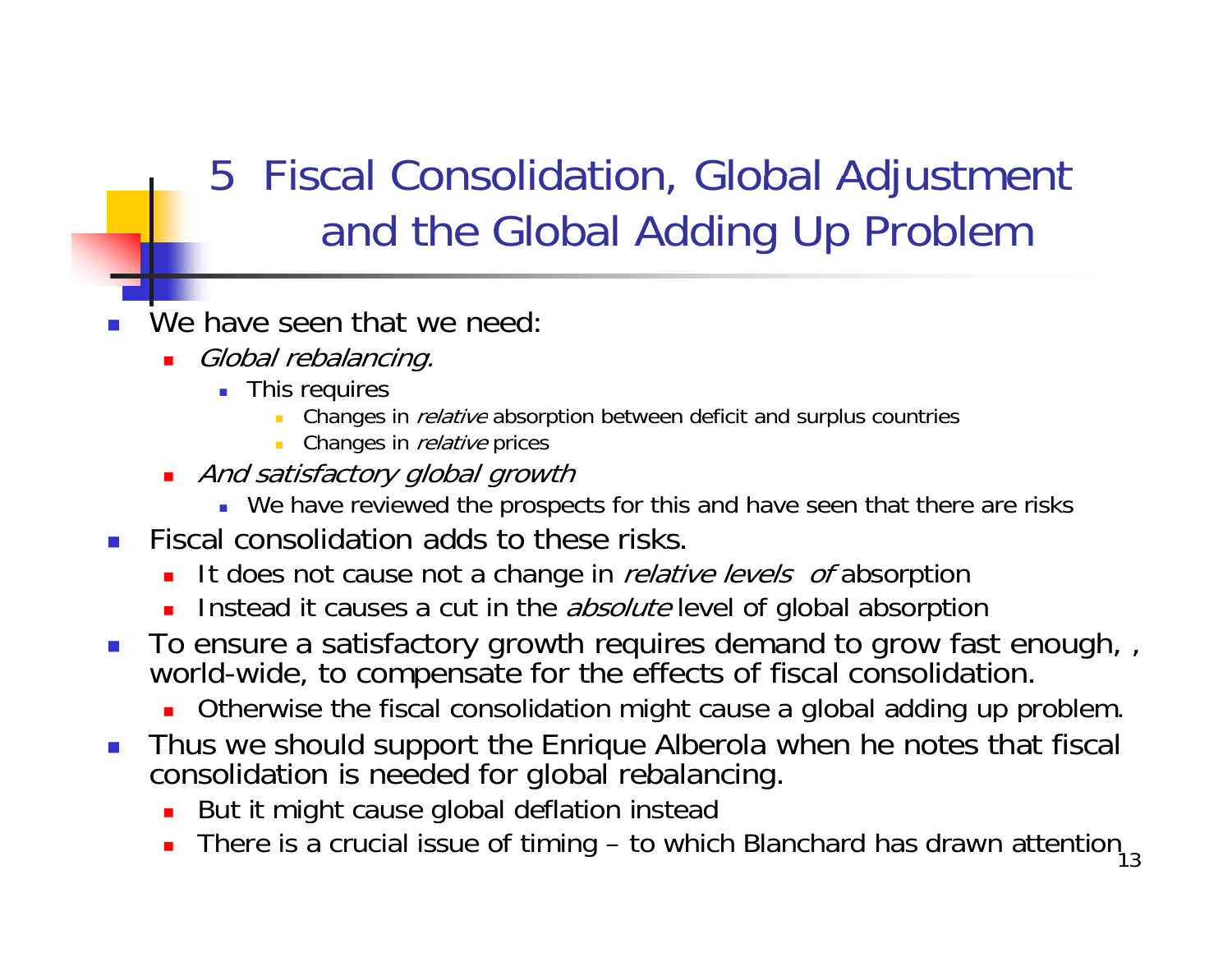## 6 A Game-Theoretic Restatement

- The world faces a choice:
	- $\blacksquare$  either there is enough private sector growth to compensate for the fiscal tightening;
	- $\blacksquare$  or the fiscal tightening can lead to an outcome which does not rebalance the world but instead leads to stagnation.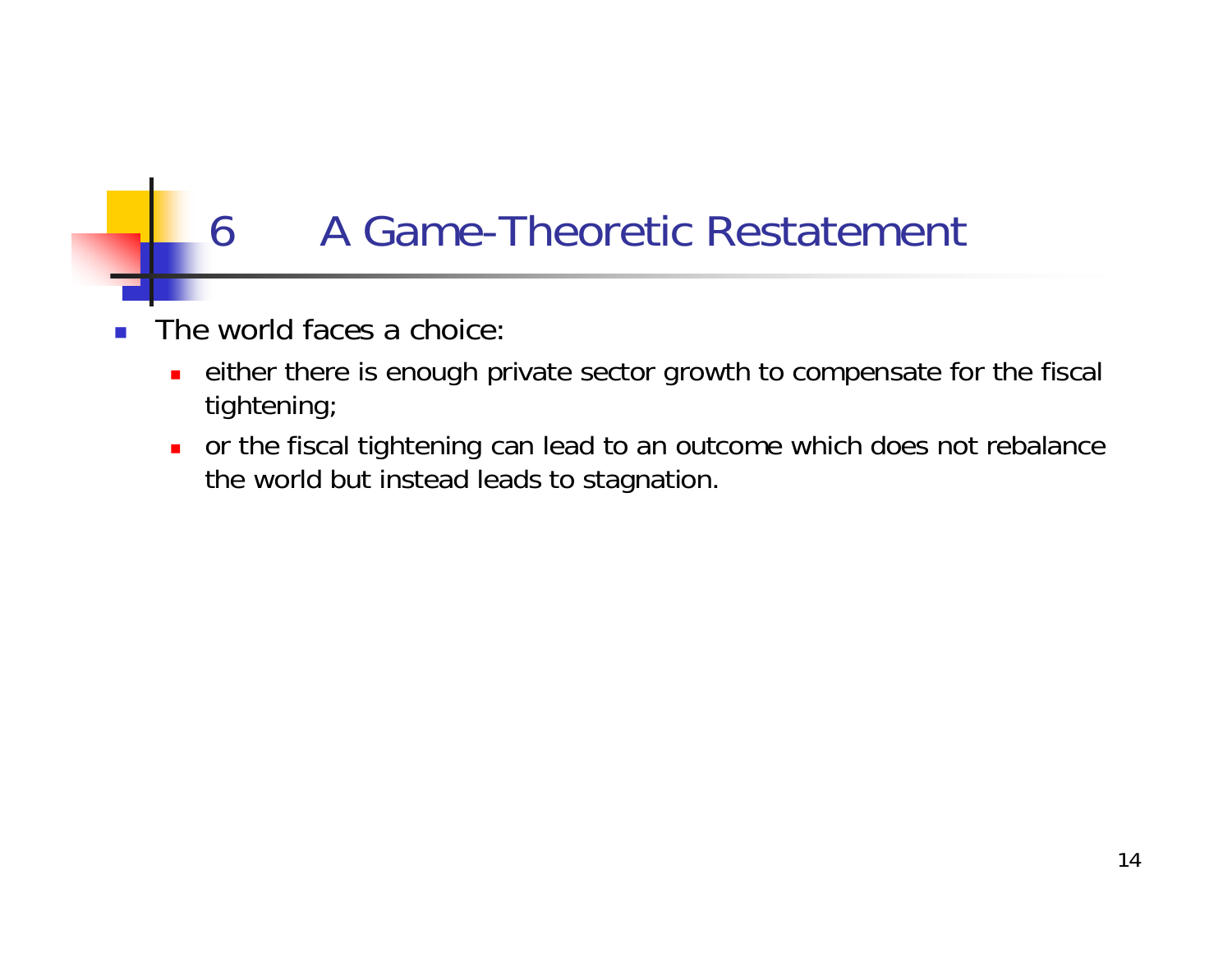- The choice will be *ameliorated* in the short run if one global authority – the US Federal Reserve – keeps interest rates low enough to help keep global spending growing
	- ▉ But such a re-run of the 'Greenspan put' might push us towards another low-interest-rate bubble for the world
	- **And zero rates might still not be enough**
- $\mathcal{L}^{\mathcal{L}}$ The choice will be *ameliorated* – in the short run - if one government (the US) continues to borrow enough too much
	- $\mathbf{r}$  But such an 'Obama put' would store up adjustment problems for the US in the future
	- **And Krugman sees it as unlikely**
- $\mathcal{L}^{\mathcal{L}}$  In this last case the growth trajectory would indeed be sustained, once again, by an outcome in which there are global imbalances.
	- ▉ But such a trajectory risks – after, say, another five years - a significant further fall of the dollar
	- 15 This dollar fall might have a significant overshoot – because the carry trade is so highly leveraged.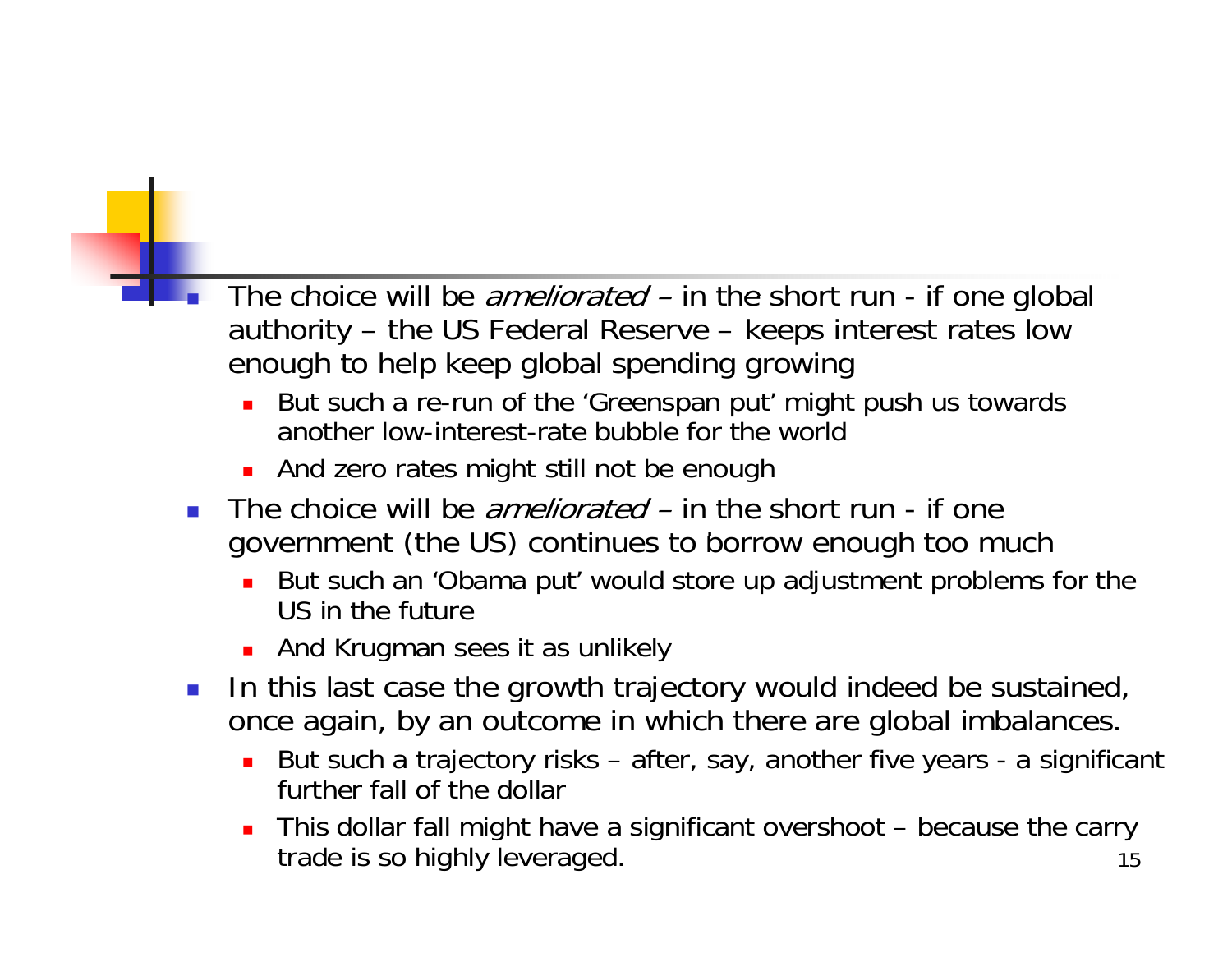This looks like a Prisoner's Dilemma in which there are three possible outcomes:

(i) A Cooperative solution in which there is

- sufficient increase spending in surplus countries
- sufficient cut spending in deficit countries
- Adjustment of relative prices to bring about expenditure switching
- (ii) A Non-cooperative outcome is one in which
	- The risks reviewed above exert a strong negative influence
	- fiscal retrenchment takes place in deficit countries
	- there is an insufficient increase spending in surplus countries
		- **in** Germany, China, Japan etc, although for different reasons in each case
	- as a result there are beggar-thy-neighbour currency depreciations in deficit countries, as each - like the UK - attempts to go for export-led growth
- (iii) A Stackelberg 'solution' in which
	- there is insufficient increase spending in surplus countries
	- there is fiscal retrenchment in deficit countries, except for the US
	- the US keeps spending by fiscal and by monetary means the US acts, yet again, as 'spender of last resort'
	- the US, acting in this way, plays the role of a Stackelberg follower, attempting to recreate the 'great moderation', all over again

Neither the second ooutcome nor the third outcome is good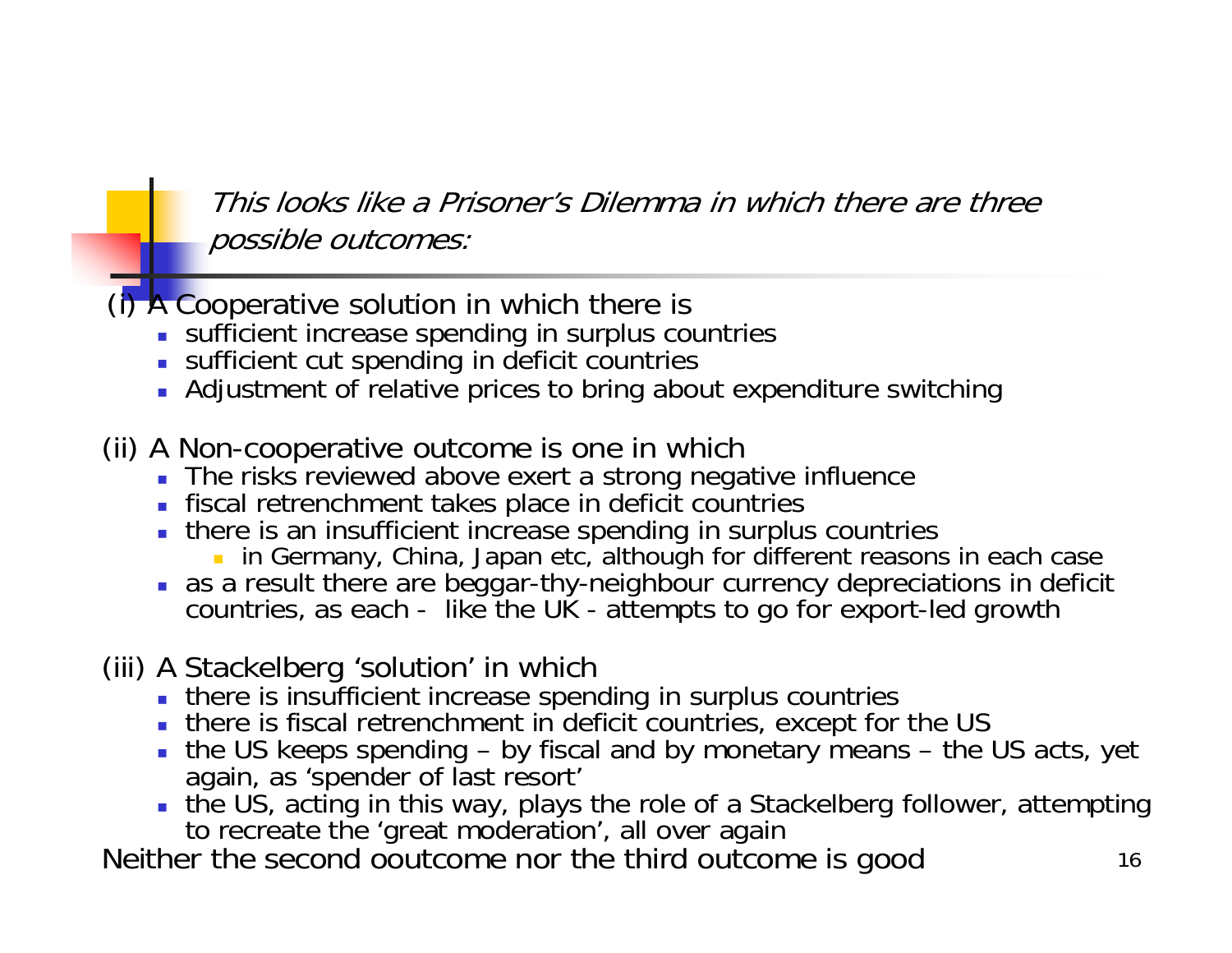- The *WEO* of the IMF warned in June against outcome (ii). But it does not reveal whether, this is avoided because the outcome is more like  $(i)$  – the cooperative outcome - or like  $(iii)$  – the Stackelberg outcome.
- Notice that the Stackelberg outcome would put enormous pressure on international cooperation about financial reform
	- Running such persistent imbalances, in the face of continued low interest rates, would require strong enough financial regulation to prevent a new global financial bubble from developing.
	- $\blacksquare$  This would require a considerable degree of international not only about macroeconomic policies, but also about financial cooperation.
		- It is far from certain that the reforms will be robust enough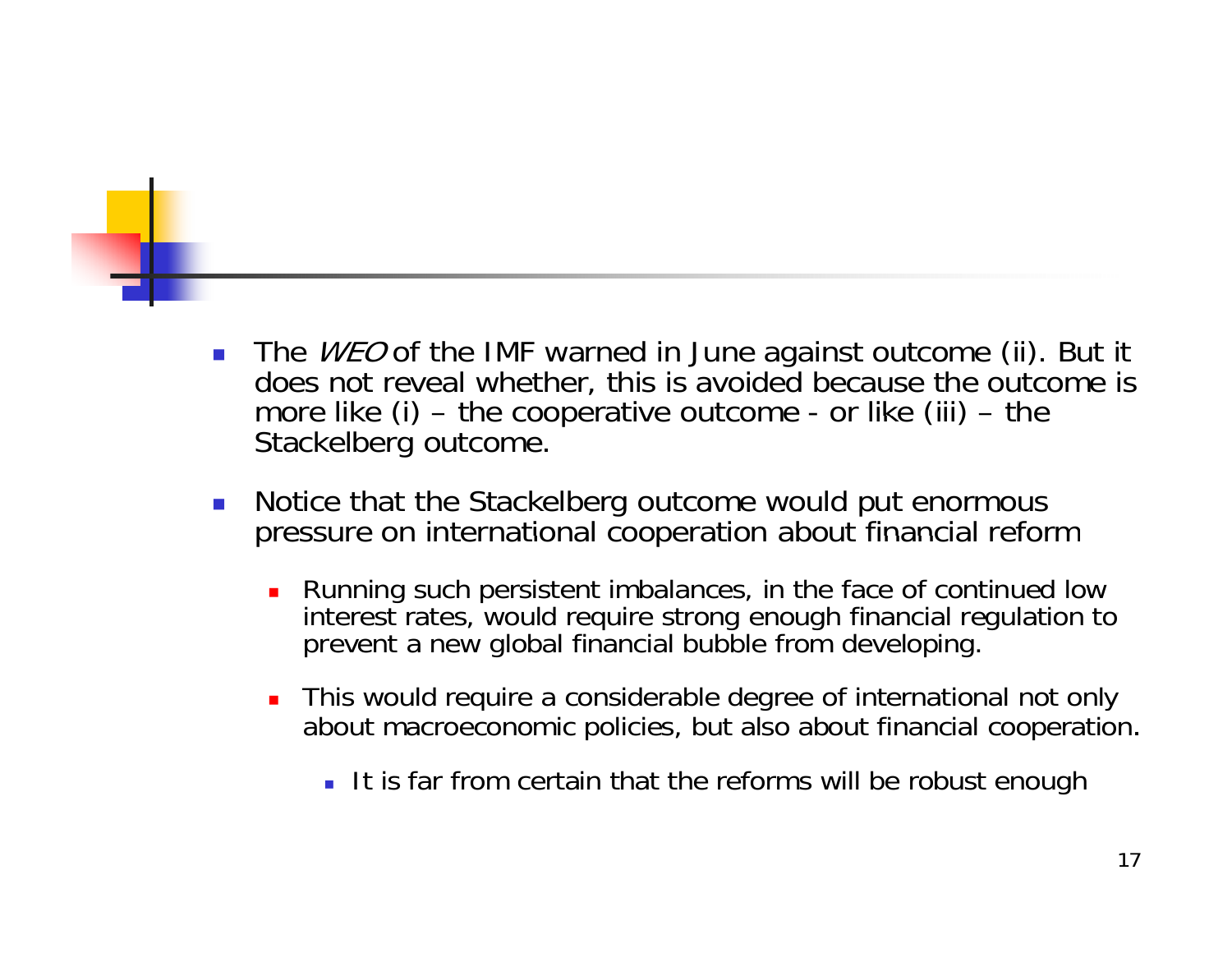### 7 The Role of the G20 and the IMF

- F. The G20 and IMF, of course, do not have the instruments to ensure the cooperative outcome.
	- The previous system of IMF 'multilateral surveillance' did not work at all.
- This has been replaced by a new process, the 'G20 Map', at present under construction.
- $\mathcal{L}^{\text{max}}$  In this process it has become the task of the G20 – working with the IMF - to ensure that countries propose policies.
- Officials at the IMF then integrate these policies into alternative global scenarios in which, either
	- **A**djustment happens in that China adjusts, the US adjusts, and Europe undertakes the necessary 'structural' reforms – as in outcome (i) above
	- $\blacksquare$  Adjustment does not happen and – amongst other things - a spread emerges on sovereign debt, with the outcome that there is a double-dip recession.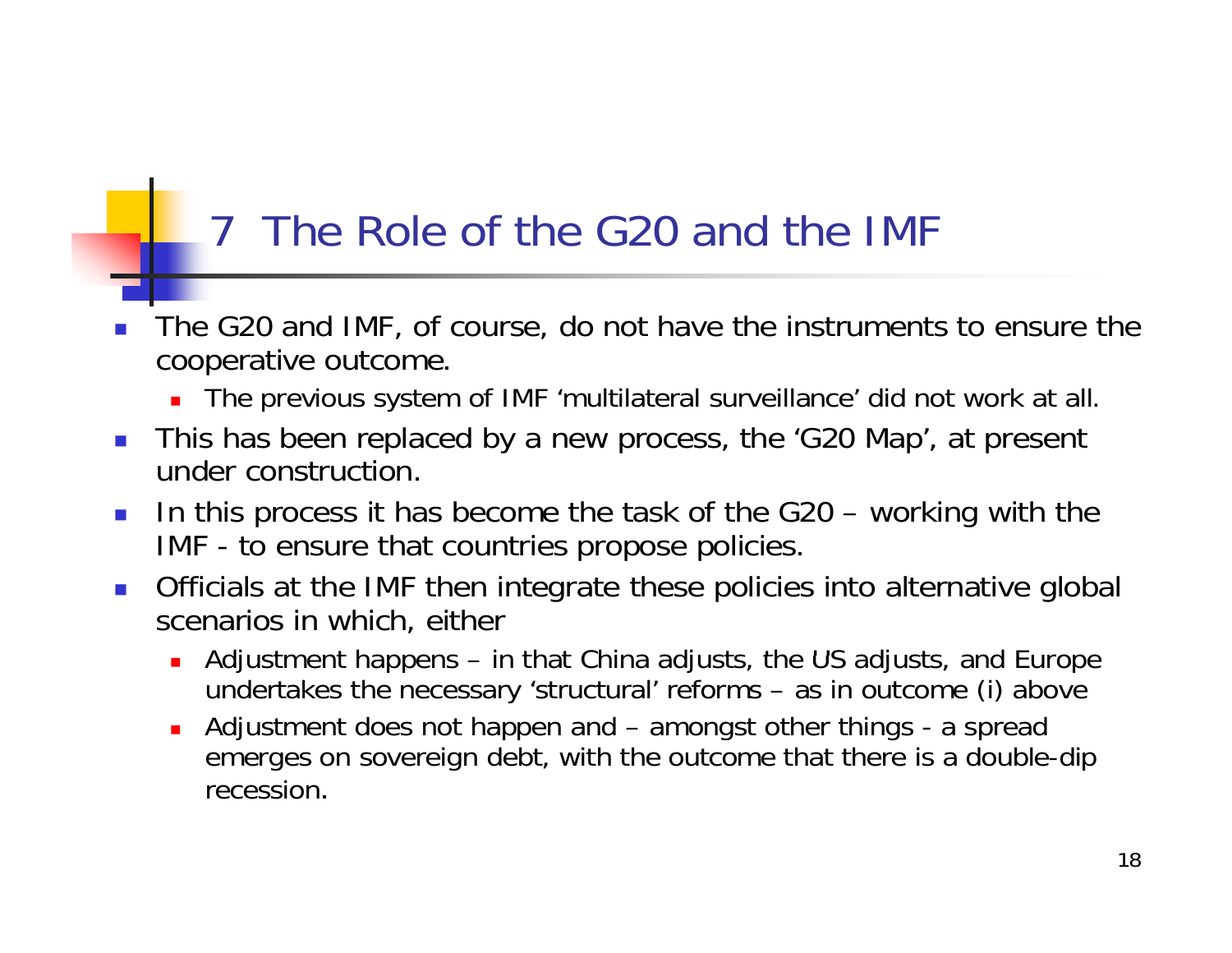- П Country officials have given the task, by the G20, of committing to policies which will bring about the adjustment outcome, rather than the non-adjustment outcome
- П **This process will – it is hoped – lock officials in international** organisations, and the officials of various countries, into a process to which they are committed to adjustment - unlike the IMF's previous ineffectual process of multilateral surveillance.
- П What is happening with regard to this process may turn out to be a very important development in international institutional design.
	- The hope is that what is happening will produce a community officials – both in the separate nations and in the IMF IMF - who share the objective of resolving global macroeconomic problems
	- $\blacksquare$  The aim is to create a longer-term time-frame, in which the longerterm consequences of not cooperating became more apparent.
	- If it works, this process will institutionalise, globally, a shared ■ responsibility for managing the global macroeconomy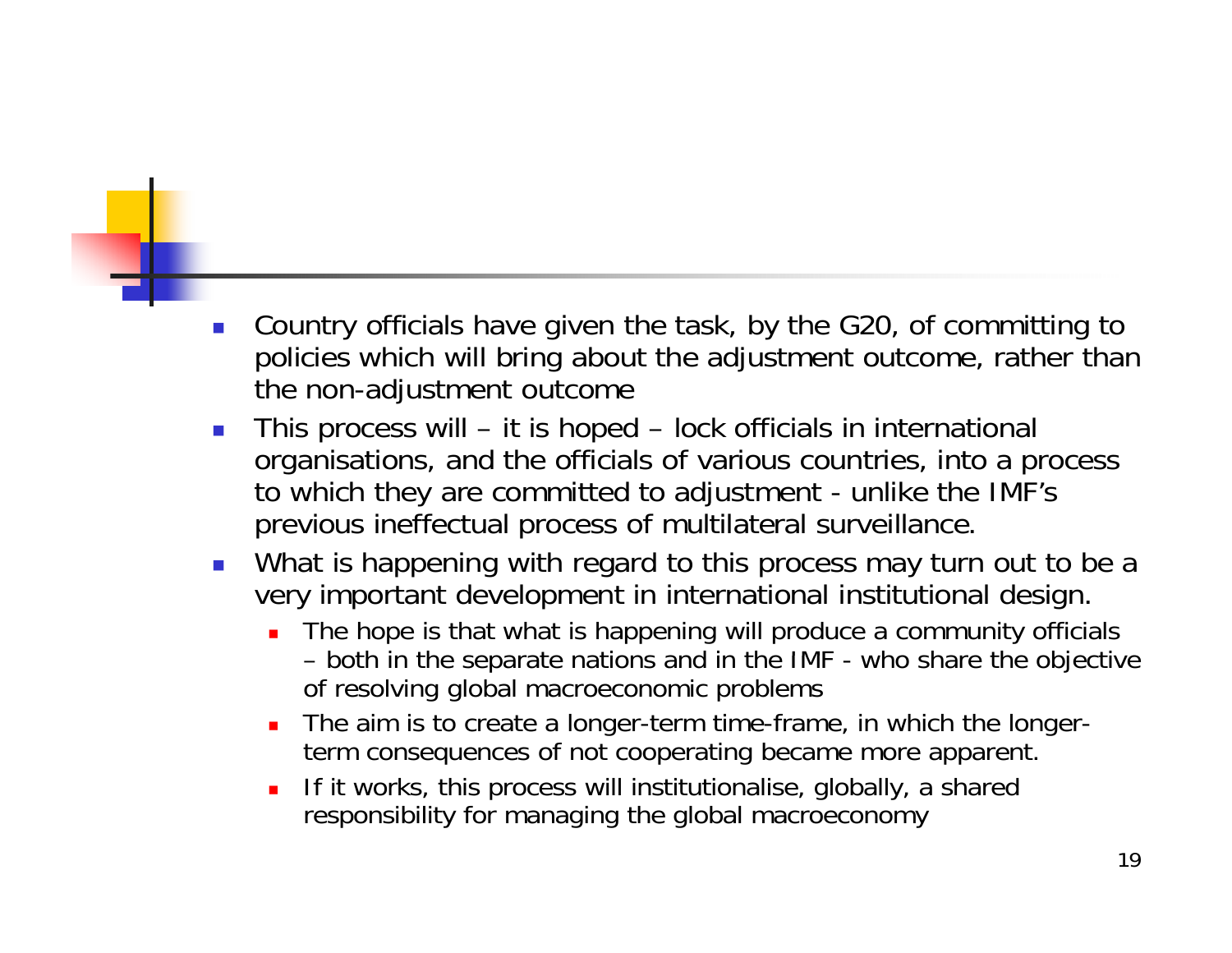# 8 Conclusion

- F. In 1944, when Bretton Woods was established, Keynes saw
	- $\blacksquare$ The need for global support of good policies in individual countries,
	- Ō. The need for global coordination of polices  $-$  to guard against the risk of what he described as the 'scarce currency' problem.
		- Keynes saw this risk as the reason why a system was required which constrained national policies
		- Tomaso Padoa Schioppa stated, in his lecture, a continuing need for such a system
- $\mathcal{L}_{\mathcal{A}}$  This was a rules-based system, in which there was global surveillance of national policies.
- $\mathcal{L}_{\mathcal{A}}$  Now – in the face of a similar global problem - we need something similar.